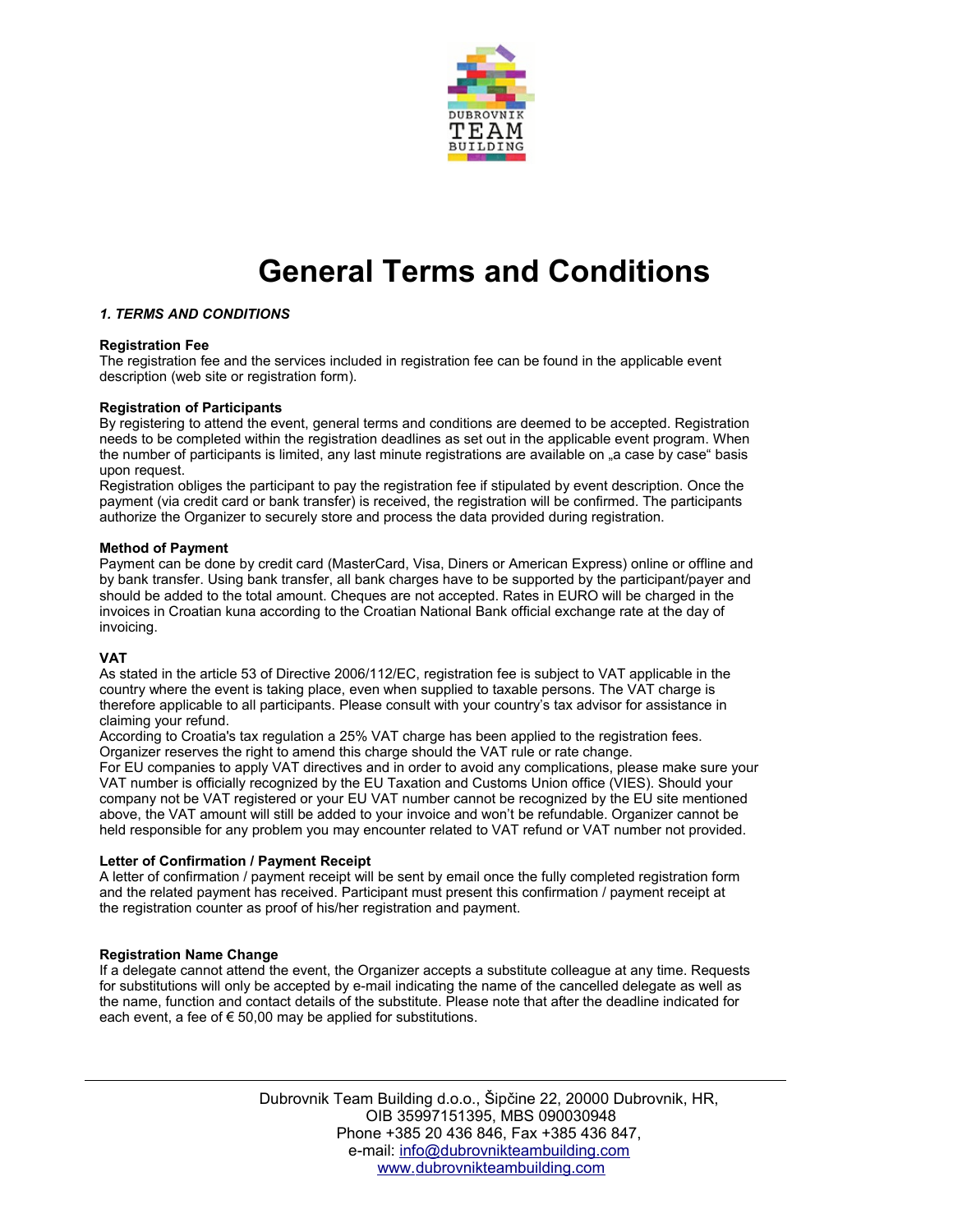

## **Requirements**

It is the sole responsibility of the participant to take care of visa requirements. Participants who require an entry visa must allow sufficient time for the visa application procedure. Please check all the information here http://www.mvep.hr/en/consular-information/visas/visa-requirements-overview/. Participant registration details might be shared with the immigration authorities to assist in the immigration process. To receive an invitation letter for the event, participants must first register and pay the registration fee in full. They can then contact the Organizer to ask for the invitation and/or warranty letter. All expenses incurred in relation to the event and the visas are the sole responsibility of the participant. Should the delegate not be granted his/her visa, the registration fee will be reimbursed (minus an administrative charge of € 50,00) if and only if he/she provides the Organizer with an official document from the concerned Embassy rejecting the visa and that the application was made at least four (4) weeks prior to the event date. The Organizer will grant visa invitation letters up to four (4) weeks prior to the event date. Within less than four (4) weeks from the event date visa invitation letters cannot be guaranteed.

## **Travel Insurance**

Delegates are strongly advised to procure their own personal and travel insurance.

## **Cancellation of the Event**

Where the event is cancelled as a result of a force majeure or insufficient number of participants or for reasons which are not the fault of the Organizer, only the registration fee will be refunded, less administrative charge of € 50,00 per participant; however, this shall not apply to any other expenses exceeding this (such as, for example, hotel booking, flight and train tickets, etc.).

## **Cancellation by the Participant**

Notification of cancellation must be made in writing and sent by email indicating the cancelled delegate. The following rules apply in case of cancellation – for individual and group cancellations:

- Cancellation notified until and including the date indicated in the Registration Form will merit 100% refund (minus administrative charges of  $\epsilon$  50,00).

- Cancellation made after the date indicated in the Registration Form will not merit refund.

- Refunds will not be made for no-shows and unattended events.

- Bank charges applied to a refund will be borne by the delegates.

In case of overpayment or double payment, refund requests including valid proof of the overpayment or double payment must be made in writing and sent by email to the Organizer, no later than one month after the event. An administrative charge of  $\epsilon$  50,00 will be applied for all refunds.

## **Changes to the Event Program**

The Organizer reserves the right to make amendments to the program or any related activities at its discretion. These changes do not lead to a refund or a reduction in price of the registration fee.

# *2. TERMS AND CONDITIONS – ACCOMMODATION BOOKING*

## **Accommodation Booking**

All accommodation bookings shall be governed by the general terms and conditions of the accommodation venue in question. Bookings for a particular venue shall only be binding where the event participant guarantees the booking by furnishing credit card details and if they are confirmed in writing by the Organizer. The written booking confirmation by the Organizer results in a binding contract coming into effect between the client (the guest, or the event participant) and the venue selected by the Organizer. The guest/participant shall be responsible for paying the accommodation costs directly at the venue before departing. The guest can be asked for a credit card on check-in to guarantee any extra charges in addition to the room charge.

Where the venue fails to honor the contract to accommodate the guest, the venue shall be directly liable to the guest/participant. Any claims arising from this shall be asserted directly against the venue by the guest/participant.

In the event that there are no rooms available in the congress participant's venue of choice, the Organizer shall be entitled to arrange accommodation in another venue, unless this is specifically declined by the participant. Any questions regarding the booking of accommodation venues, changes to confirmed bookings or cancellations should be put in writing to the Organizer.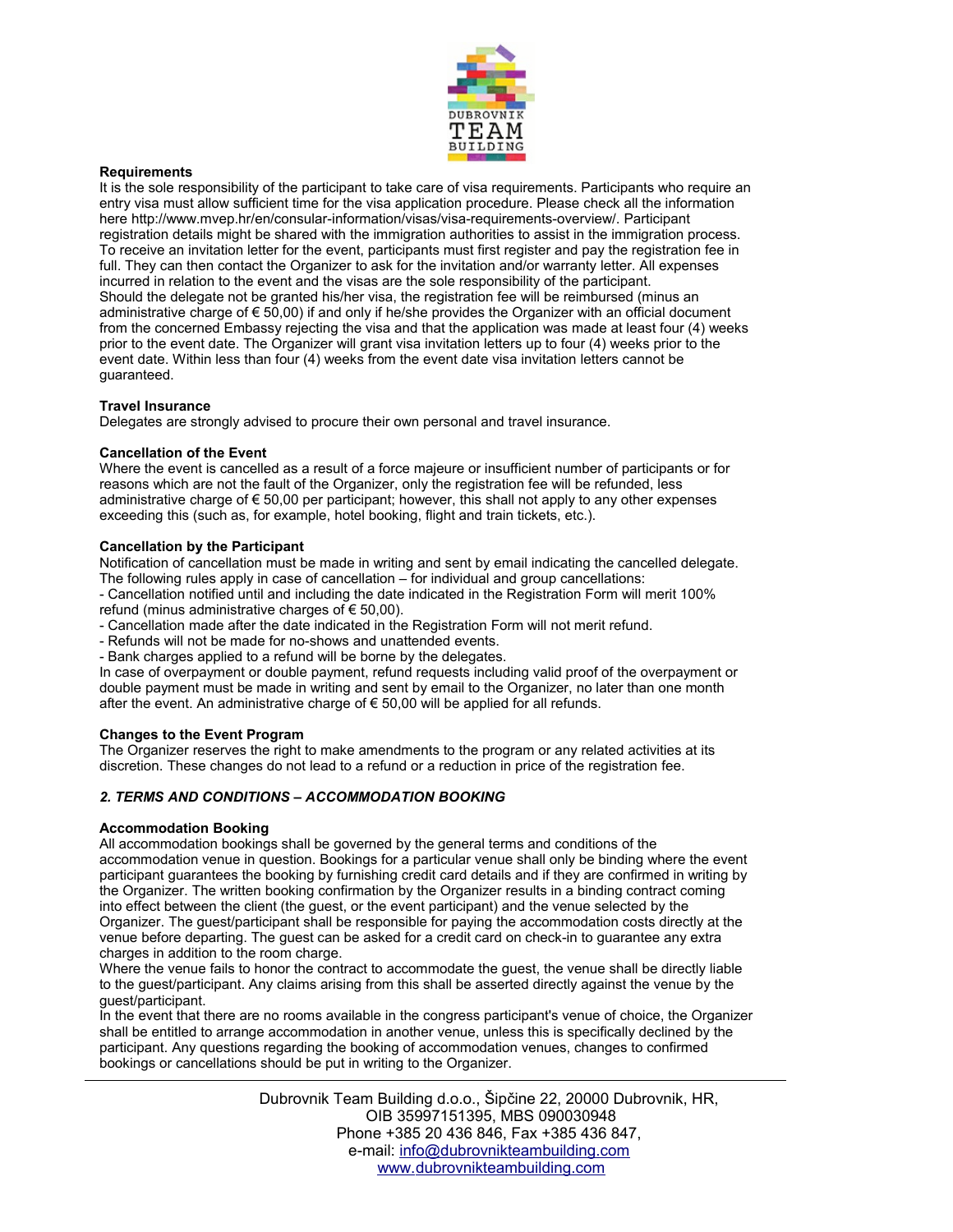

## **Cancellations of Individual Accommodation Reservation**

In case of cancellation of already confirmed accommodation reservation, specific rules for the event may apply. If those rules are not indicated in the Registration Form, the general rule applies as described below.

In the event of cancellation up to 5 days prior to arrival date, no charge will incur. From 5 days prior to arrival date, one night will be charged in case of cancellation. Please note that in the event of late cancellations (from 5 days prior to arrival date) the Organizer reserves the right to charge the full stay for any cancelled rooms, cancelled nights or no-shows if the room cannot be resold.

The venue may reserve the right to charge the full stay upon check-in. The venue may also charge or block an amount on your credit card to guarantee the extra expenses. Each venue has its own independent policy for both cases.

In case the documentation specific for the event stipulates different conditions for cancellations, then those specific conditions shall be given precedence.

## *3. TERMS AND CONDITIONS – INDUSTRY / EXHIBITORS* **Registration**

Registration for the utilization of exhibition space for the applicable event shall be made in writing. The written registration shall be binding for the exhibitor, but does not in itself give rise to any claims by the exhibitor. Fundamentally the only thing that is hired is purely the space. The hire charges do not include any setting up, connections and/or equipment. Where necessary, this shall have to be done by the exhibitors themselves or hire these services by the Organizer or by the third party.

## **Confirmation of Registration**

Only a limited number of spaces are available for each exhibition. Depending on availability, the exhibitor will receive confirmation of the allocation of the requested exhibition space as well as an invoice for the hire of this space. Any claim by the exhibitor to any particular exhibition space shall only arise following the confirmation of registration and payment of the full sum charged by the Organizer in the invoice for the exhibition space.

#### **Acceptance**

By registering in writing for an exhibition space, the exhibiting company acknowledges these terms and conditions and accepts their validity. Moreover, the exhibiting company covenants that it shall comply with all relevant regulations regarding employment or trade law, technical safety regulations and any existing house rules and general terms and conditions at the individual locations. Exhibitors are liable for their employees.

#### **Exhibition Spaces**

The allocation of exhibition spaces is governed by safety considerations as well as by the availability of space. The allocation of these shall be carried out by the Organizer. Where possible, any requests by exhibitors for a special location will be taken into consideration. However, there is no entitlement to a particular location. The Organizer reserves the right to change the location or make other changes at any time, without this leading to any entitlement for the exhibitors to assert any claims against the Organizer.

#### **Conditions of Payment**

The applicable prices are those set out in the registration forms. These shall in any event be transferred without deductions before the commencement of the event. The Organizer reserves the right to refuse entry to the event if the fee set out in the registration form has not been paid before the commencement of the event. In such a case the registered exhibitor company shall nevertheless still be obligated to pay the fee.

#### **Setting up and Disassembling the Stand**

The current legal regulations apply to the setting up and disassembling of the stands, as well as to their design; moreover the rules of the event location need to be complied with. Other than that, the exhibitors are free in their design of the stands. Other exhibitors must not be inured, endangered or otherwise adversely affected by the type and design of the stand. The design of the stand must not contravene public morals.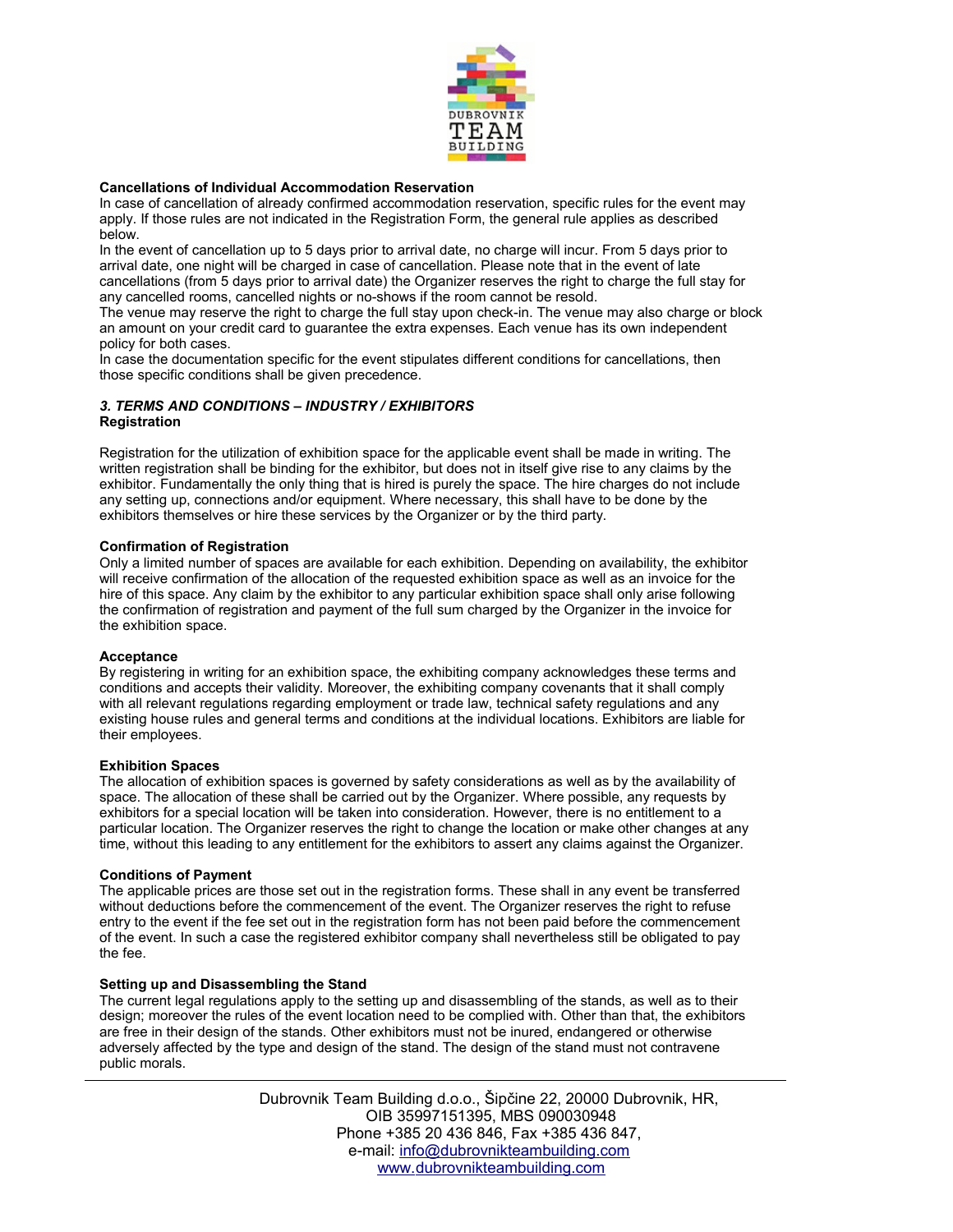

## **Times for Setting up and Disassembling**

The times for setting up and disassembling stands and exhibition items, as well as specific conditions for the exhibition shall be distributed by the Organizer in good time before the exhibition begins, and these are to be complied with by the exhibitors. All structural measures and substantial decoration work need to be completed during this time. In the event that the disassembling and removal does not take place within the agreed time, the exhibitor shall pay any remaining costs of disassembling as well as a penalty fee of € 1.000,00 plus statutory VAT per day.

#### **Subletting / Distribution of Stands**

The exhibitor is not allowed to pass an exhibition area assigned to him to anyone else. The hired exhibition space may only be used by persons or businesses other than those persons/exhibitors listed in the registration form, if specific, written permission for this has been obtained from the Organizer.

## **Removal of Rubbish and Cleaning of the Stands**

Cleaning the stands and keeping them clean, as well as any measures to avoid rubbish are a matter for and obligation of the exhibitor. When leaving the stand area at the end of the exhibition, all exhibits as well as any erections or fixings are to be removed from the conference location. The removal of any items which are left behind shall attract a fee that is in line with the customary prices of the location.

## **Stand Security**

The stands are not guarded. The Organizer does not accept any liability for any of the items exhibited or for any other items taken to the exhibition location by the exhibitor or his employees. At the exhibitor's request and depending on availability, a lockable room can be made available overnight, for the storage of valuable stand materials.

## **Liability, Accident Prevention/ Official Regulations / Forfeiture Clause**

The Organizer does not accept any duty of care of the materials to be exhibited or the furnishings of the stands, and all liability in this respect is excluded. The Organizer also exclude any and all liability for the disappearance of any exhibits, equipment, clothes and any other items brought to the event location by the exhibitor or its employees.

The exhibitor shall be responsible for affixing any necessary safety devices to any equipment or machines exhibited and used by that exhibitor, such devices must conform to the applicable accident prevention regulations. The exhibitor shall be liable for any damage caused to persons or things, where such damage is caused by the operation of exhibited items or in the course of such items being set up or disassembled. The Organizer shall accept no liability in respect of any such damage. Any claims by the company against the Organizer shall become void if they are not asserted in writing and by registered mail within one month of the due date.

#### **Force Majeure, Industrial Action**

In cases of force majeure, such as fire, industrial action, war, disturbances, other catastrophes and the like, which would prevent the realization of the event at the planned point in time, or which would make it significantly more difficult to do so, the Organizer shall be entitled to move the date of the event. In such an event the hire payments already paid for the stands shall be considered remuneration for the postponed event. Where the event does not take place for the reasons set out above, the Organizer shall be entitled to retain 10% of the invoice amount as general expenses. Any further claims by the Organizer against the company shall only arise in cases where the company has commissioned particular work, which incurred additional costs. The exhibitor shall have no further claims against the Organizer.

## **Cancellation of the Event / the Exhibition**

In case that the event / the exhibition is cancelled by the Organizer, all sponsorship monies as well as any payments for any agreed services shall be repaid to the exhibitor within one month, with a deduction 10% of the invoice amount. Any further claims by the Organizer against the company shall only arise in cases where the company has commissioned particular work, which incurred additional costs. The exhibitor shall have no further claims against the Organizer.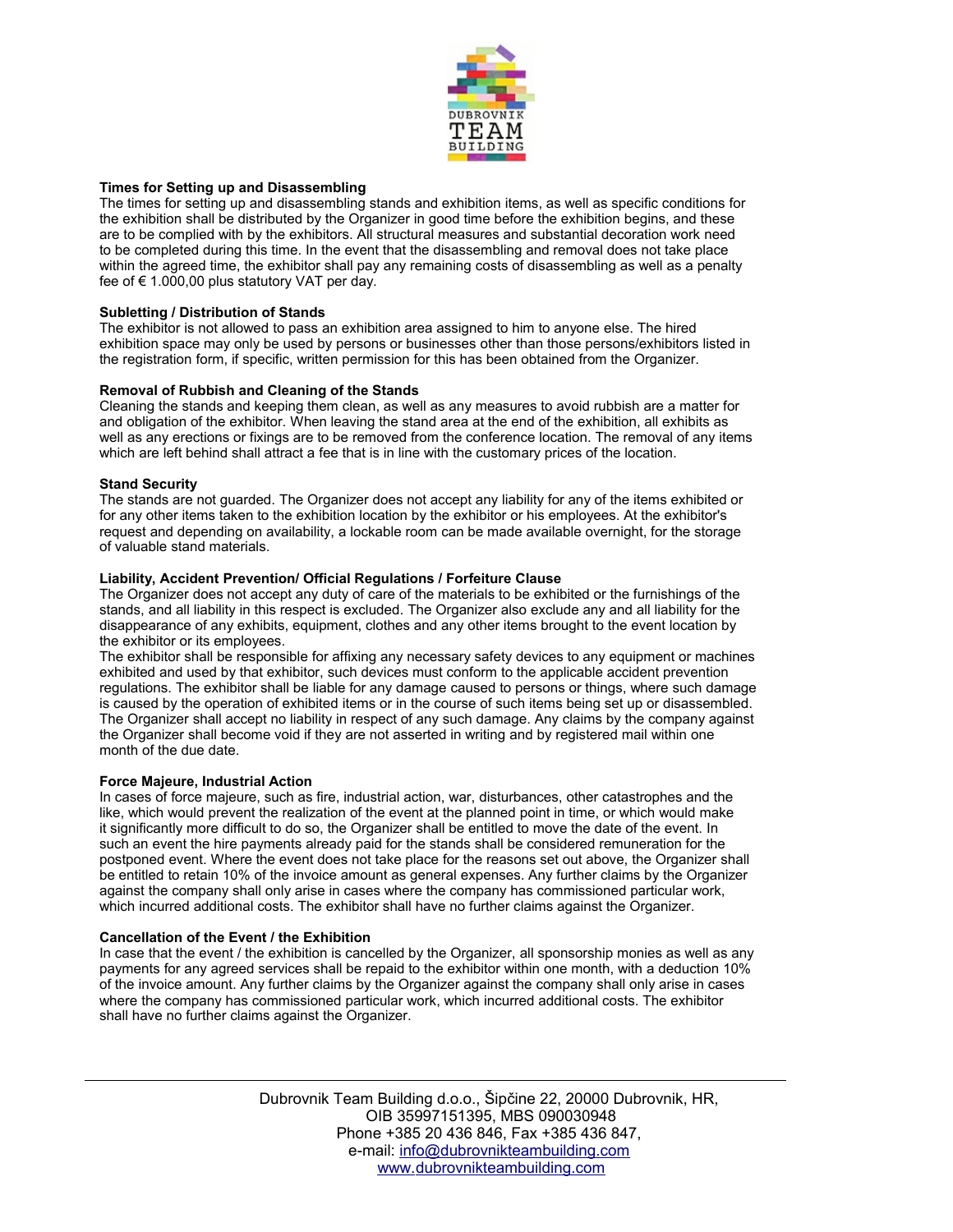

## **Repudiation of the Contract**

Any repudiation of the contract will have to be received by the Organizer in writing. Following the conclusion of the contract, the company shall be able to repudiate the contract upon payment of a cancellation fee in the sum of 25% of the contractually agreed sum, up to three months before the event. In case further preparation costs have already been incurred by that time, those will be charged in addition to the above. After this deadline, 100% of the contractually agreed sum shall be due. In any case, the company shall have to pay a fixed lump sum administration fee of € 150,00. This provision shall also apply unchanged to any such contracts as are entered into at a point in time which is already inside the cancellation period. In case the documentation specific for the event stipulates different conditions for repudiating a contract, then those specific conditions shall be given precedence.

## **Confidentiality**

The parties covenant that they shall maintain strict confidentiality as against third parties in respect of all processes and data that is worthy of protection, both for the entire duration of the cooperation and after the termination of this agreement. Each party shall pass this obligation on to the persons and assistants engaged with the tasks, and they shall be similarly obligated to maintain confidentiality.

## *4. TERMS AND CONDITIONS – DATA PROTECTION / LIABILITY / JURISDICTION*

## **Data Protection**

The acquisition, handling (which includes saving data, changes, transmission, blocking and erasing) and utilization of all personal registration data is executed within the guidelines of the effective data protection regulations. The Organizer will collect and store all data necessary for the preparation and execution of the event. To make the payment of registration fee or credit card hotel bookings guarantee – required credit card details (i.e. credit card type and number, expiration date, credit card holder name) will also be collected. All data will be securely saved and processed.

In order to protect and safeguard the personal data provided, the appropriate business procedures will be applied, as well as technical and physical restrictions for accessing and using personal information. Only authorized employees are permitted to access personal information for performing their duties in respect of our services. Our server and network are protected by firewalls against unauthorized access. In addition, the Organizer may share only contact details of attendees with third parties that may use these details to contact attendees regarding activities at the event or other communications which may be of interest. The event organizers are obliged to give out attendee`s data due to a court or an official order.

#### **Liability**

The Organizer shall only be liable for the performance of its tasks as set out in the applicable event program where the usual standard of care has been breached, but only where this was done intentionally. Croatian law shall be applicable in such cases. Any acknowledgement of liability on the part of the Organizer shall only be valid where such an acknowledgment is made in writing. Oral representations shall not form the basis for any liability. All client's complaints procedure is clarified in the Customer Complaints section at the website.

#### **Insurances**

In case of financial inability to carry out the program, the Organizer is insured at Croatia Osiguranje d.d. Zagreb insurance agency. Insurance agency can be contacted at Croatia osiguranje d.d. Zagreb, Vatroslava Jagića 33, tel. + 385 (0) 1/6332 222, ili na fax + 385 (0) 1/63 32 020, stating the name of the Organizer (Agency) and its identification number (OIB) 35997151395 as a reference.

## **Place of Jurisdiction**

The place of jurisdiction for all parties shall be in Zagreb, Croatia. The applicable law shall be the law of Croatia.